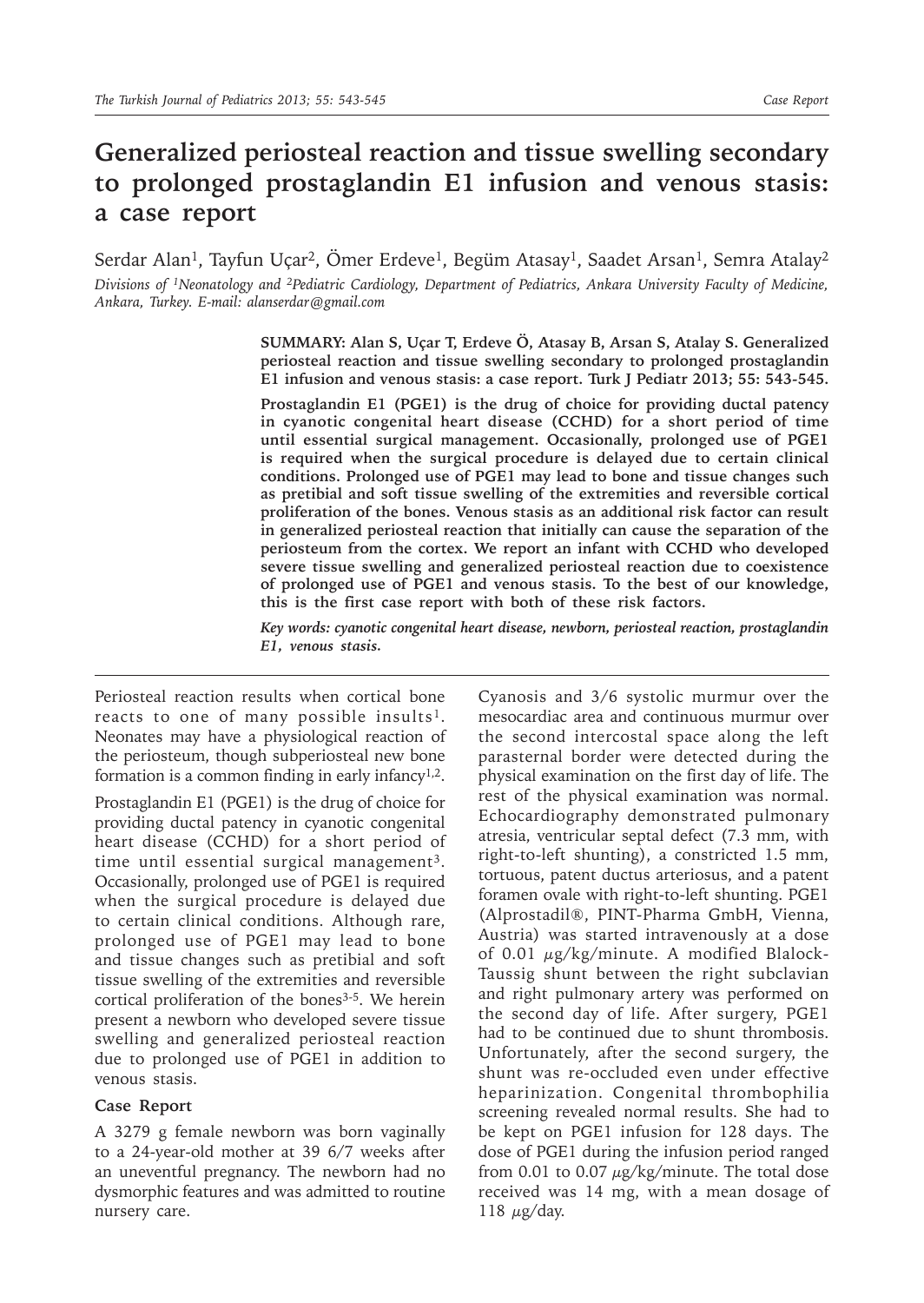On day 44 of life, she was noted to have fever and painful bilateral swelling of the lower extremities, which was not pitting edema. Both pretibial areas were tender and had a hard consistency. Since acute phase reactants were positive under broad spectrum antibiotic coverage, osteomyelitis was suspected. Radiographs of the lower long bones showed extensive periosteal reaction or cortical thickening of the diaphysis, symmetrically. Upper extremities showed a similar swelling, and X-rays demonstrated periosteal reaction in the upper limbs and clavicles, which were not present on admission (Fig.1). 18F-fluorodeoxyglucose (FDG) whole-body positron emission tomography scan excluded osteomyelitis.

Serum calcium, phosphate and liver function tests were normal except alkaline phosphatase (ALP), which increased to 644 U/L (150-420 U/L). No drug had been used in the patient that could have led to periosteal reaction except for PGE1. The maternal and child syphilis serology was negative. Therefore, the patient was diagnosed as periosteal reaction secondary to prolonged use of PGE1 infusion. On the postnatal 52nd day, angiography was performed for stent implantation of the ductus arteriosus, which failed because of femoral and iliac vein thrombosis. Low molecular weight heparin

was started and continued until recanalization. After recanalization on the postnatal 119th day, angiography was performed from the left axillary artery for stent implantation for the remaining ductus arteriosus, and the operation was completed successfully; PGE1 infusion was stopped. The patient was discharged on the postnatal 132nd day and followed as an outpatient.

## **Discussion**

Duct-dependent CCHD like pulmonary atresia usually presents as an emergency. PGE1 infusion can keep the duct patent and should be started early in these patients at the slightest indication of impending ductal closure6.

Common (6%-15%) side effects of PGE1 therapy include apnea, hypotension, fever, leukocytosis, cutaneous flushing, and bradycardia. Hypokalemia has also been reported with longterm therapy (longer than 20 days), especially with doses greater than 0.05  $\mu$ g/kg/minute. Gastric outlet obstruction and reversible cortical proliferation of long bones after prolonged treatment (>120 hours) were also reported. Seizures, hypoventilation, tachycardia, cardiac arrest, edema, sepsis, diarrhea, and disseminated intravascular coagulation are among the



### **Fig.1.**

(a) Chest X-ray, 23 days of age, shows no periosteal reaction on upper limb and clavicles. (b1, b2) Upper limb X-rays, 39 days of age, show marked periosteal reaction. (c) Upper limb X-ray, 118 days of age, shows more marked cortical thickening. (d) Lower limb X-ray, 39 days of age, shows marked cortical thickening. (e) Lower limb X-ray, 118 days of age, shows more marked cortical thickening.

(f) Bilateral tissue swelling of the legs.